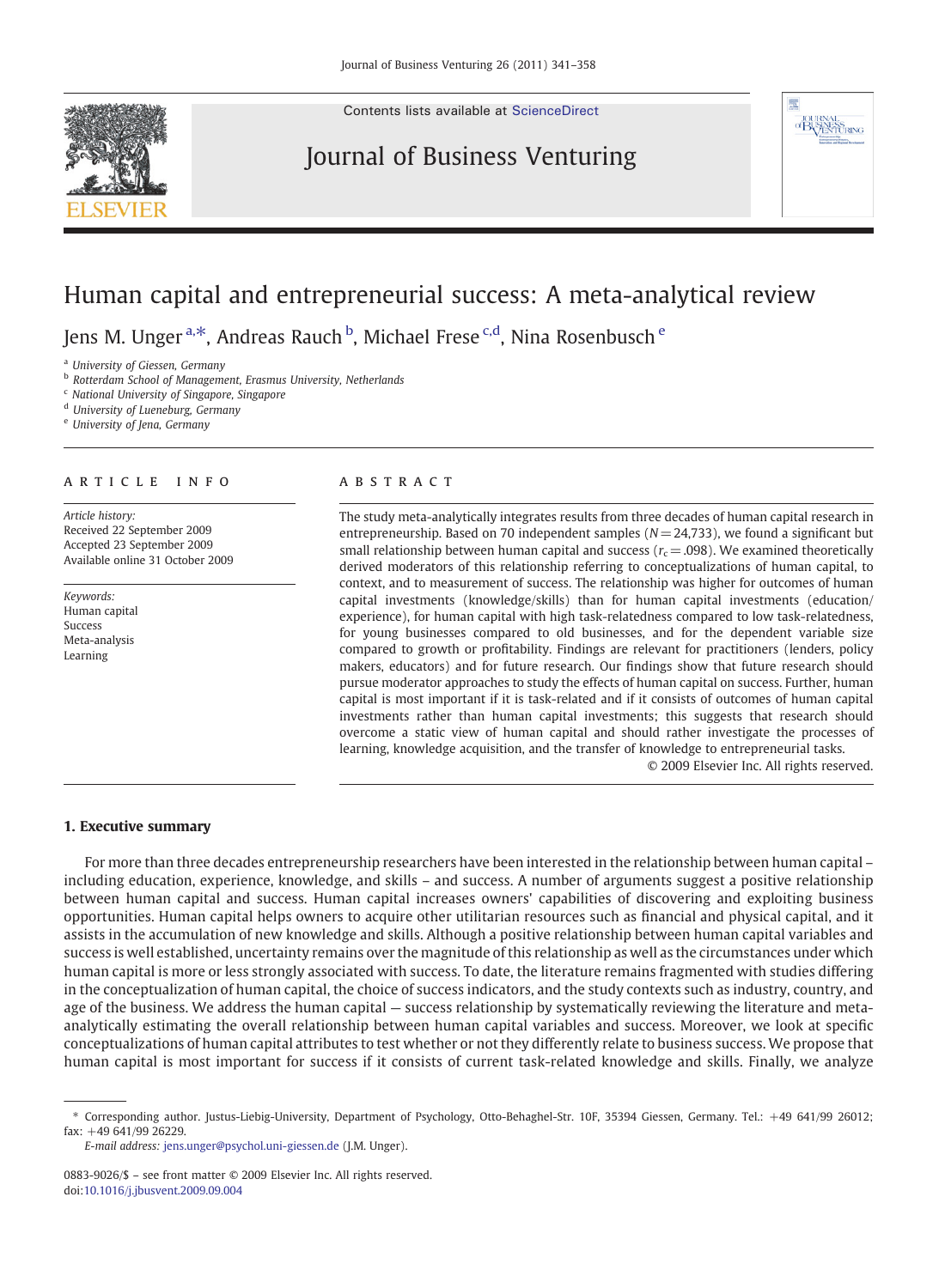moderators of the human capital — success relationship by, investigating contextual conditions under which human capital is particularly important, and analyzing the relationship between human capital and different success indicators.

We use meta-analysis to estimate the effects of human capital on success. Meta-analysis provides a quantitative estimate of a variable relationship on a population level. It allows for the correction of statistical artifacts such as sampling error, and allows for the identification of moderator variables. Our computer-based literature search in specialized databases, manual searches in relevant journals, and the examination of reference lists of studies and theoretical articles yielded 70 independent samples  $(N= 24,733)$  that met our selection criteria.

Our findings showed a significant and small overall relationship between human capital and success ( $r_c$  = .098). Moderator analyses indicated that the magnitude of the success relationship depends on conceptualizations of human capital, the context of the firm, and the choice of success measures. The human capital–success relationship was higher for knowledge/skills which are outcomes of human capital investments compared to experience/schooling which are direct human capital investments; the relationships were also higher for human capital that was directly related to entrepreneurial tasks compared to human capital with low task-relatedness, for young compared to old businesses, and for success measured as size compared to growth and profitability. The correlation between human capital and success can be as high as, for example,  $r_c$  = .204 (for outcomes of human capital investments) and  $r_c$  = .140 (for young businesses).

These relationships are strong enough to draw theoretical and practical implications. Our results may guide practitioners in their evaluation of small businesses and may resolve some of the controversies surrounding investment decisions and human capital criteria. In order to maximize predictive validities, decision making should focus on task-specific human capital and outcomes of human capital investments. Moreover, entrepreneurs should invest in the acquisition of task-related knowledge, because knowledge is more important than past experiences. Finally, human capital criteria appear to be especially useful for predicting success of businesses that are still young.

In addition to the practical implications, the variation of effect size magnitudes reported in our study also demonstrates the theoretical usefulness to redirect human capital research in two ways. First, future research could shift the focus to investigating the processes inherent in human capital theory. Given the dynamics in entrepreneurship and the constant need to learn and to adapt, it may prove useful to look beyond the static concept of human capital and to examine outcomes of actual learning activities and current learning. Second, in addition to focusing on the variance in the individual entrepreneurs, future research needs to address circumstances that affect the size of the relationship between human capital and success. Thus, future researchers should address contingencies in the relationship between human capital and entrepreneurial success. Such efforts may also help in identifying stronger human capital relationships than the ones reported in this study.

### 2. Introduction

Human capital attributes – including education, experience, knowledge, and skills – have long been argued to be a critical resource for success in entrepreneurial firms (e.g., [Florin et al., 2003; Pfeffer, 1994; Sexton and Upton, 1985](#page--1-0)). Researchers' interest in human capital is reflected in the numerous studies that have applied the concept to entrepreneurship (e.g., [Chandler and Hanks, 1998;](#page--1-0) [Davidsson and Honig, 2003; Rauch et al., 2005a](#page--1-0)). In practice, investors have traditionally attached a high importance to the experiences of entrepreneurs in their evaluation of firm potential [\(Stuart and Abetti, 1990\)](#page--1-0). In fact, management skills and experience are the most frequently used selection criteria of venture capitalists [\(Zacharakis and Meyer, 2000](#page--1-0)). Moreover, researchers have argued that human capital may play an even larger role in the future because of the constantly increasing knowledge-intensive activities in most work environments (e.g., [Bosma et al., 2004; Honig, 2001; Pennings et al., 1998; Sonnentag and Frese, 2002\)](#page--1-0).

To date, the interest in human capital continues, and most authors conclude that human capital is related to success (e.g., [Bosma et al., 2004; Bruederl et al., 1992; Cassar, 2006; Cooper et al., 1994; Dyke et al., 1992; Van der Sluis et al., 2005\)](#page--1-0). The magnitude of this relationship, however, remains unknown. While some authors argue that the relationship between human capital and entrepreneurial success is commonly overemphasized ([Baum and Silverman, 2004](#page--1-0)), others argue that human capital constitutes one of the core factors in the entrepreneurial process ([Haber and Reichel, 2007](#page--1-0)). Thus, there is disagreement about the relative importance of human capital in entrepreneurship research.

Moreover, the magnitude of the relationship between human capital and success seems to vary considerably across studies. While some studies reported moderate or even high relationships  $(r > .40$ , [Duchesneau and Gartner, 1990](#page--1-0);  $r > .20$ , [Frese et al.,](#page--1-0) [2007](#page--1-0)) other studies reported low relationships (e.g.,  $r$  < .06, [Davidsson and Honig, 2003;](#page--1-0) r < .10, [Gimeno et al., 1997](#page--1-0)). One reason for the variance of reported effects may be the presence of moderator variables. For example, an inspection of the literature shows that studies differ in their conceptualizations of human capital, their choices of success indicators, and their study contexts such as industry, country, and age of the business. Thus it remains unclear what kind of human capital should be related to success and under what circumstances. Surprisingly, to our knowledge, no study has systematically investigated moderators influencing the human capital–success relationship.

In this study, we address the human capital–success relationship by meta-analytically integrating the results of more than three decades of human capital research. Meta-analysis provides a quantitative estimate of the population effects, allows for the correction of statistical artifacts, and for the identification of moderator variables [\(Hunter and Schmidt, 1990](#page--1-0)). Meta-analysis represents an important step toward evidence-based entrepreneurship [\(Rauch and Frese, 2006\)](#page--1-0) and is a practical tool for theory development.

The study contributes to the literature in at least three important ways. First, we determine the magnitude of the overall effect of human capital on entrepreneurial success. Second, we test the effects of different human capital attributes, such as task-